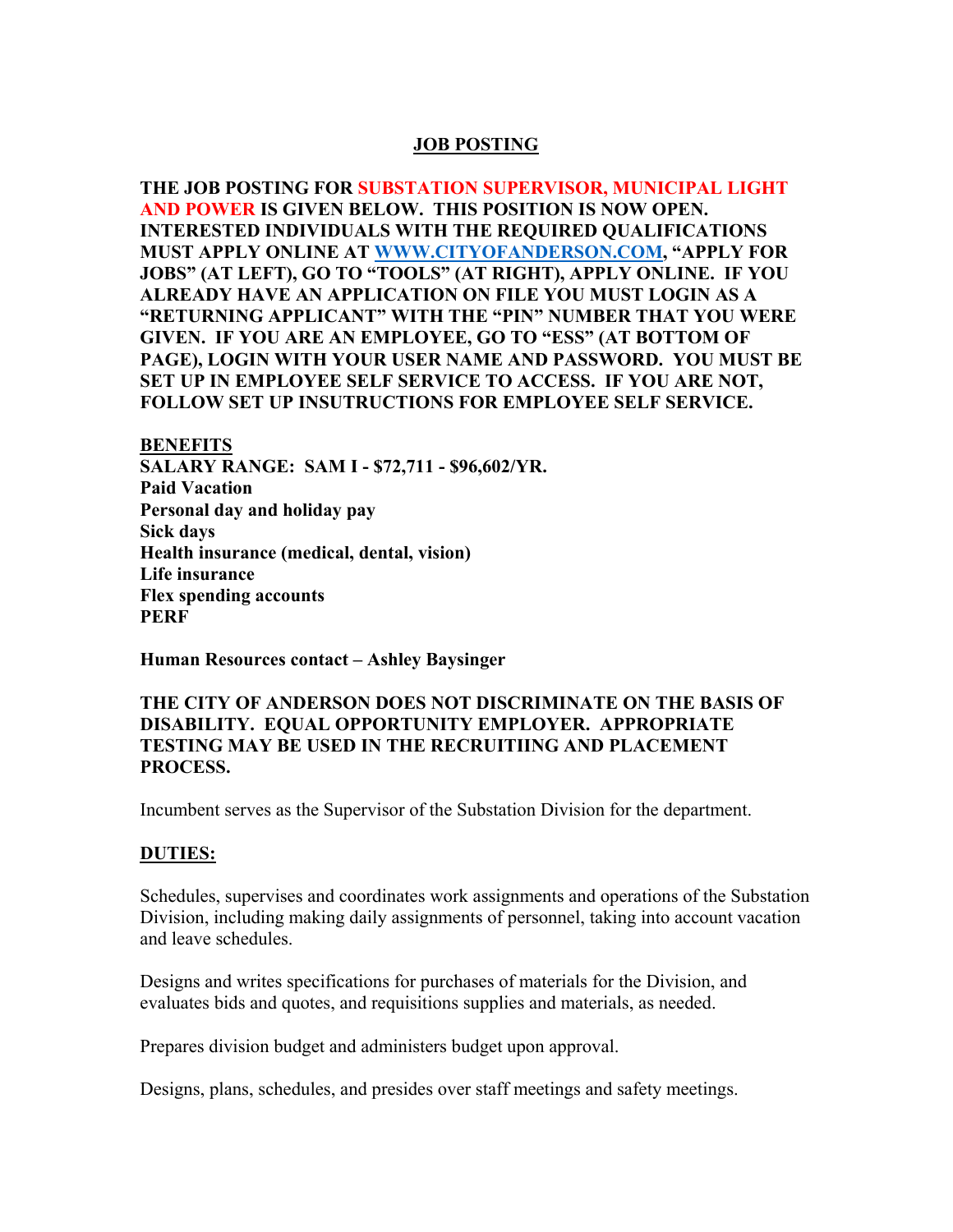Coordinates all functions of the division with other governmental agencies, including other utility companies and other divisions of the department.

Performs related duties as assigned.

## I. **JOB REQUIREMENTS AND DIFFICULTY OF WORK**

Thorough knowledge of electrical distribution methods and procedures, including advances principles and methods.

Extensive education and experience dealing with all facets of electrical distribution, typically acquired via a college education or equivalent experience in the field.

Thorough knowledge of electrical equipment and ability to properly schedule and utilize such equipment for the proper completion of assigned duties.

Ability to effectively supervise the work of others.

Ability to deal with subordinates, contractors and other suppliers, and members of general public in a courteous, effective and tactful manner.

## II. **SUPERVISORY FUNCTION**

Incumbent works with instructions provided by the Superintendent and under general guidelines of the department and division, with the nature of the guidelines and instructions being an indication of overall quality and conformance with the policies of the department. Independent judgment is required to interpret the instructions and guidelines, to meet construction schedules and deadlines and to deal with emergency situations.

Incumbent performs a wide variety of duties involving complex functions occasionally occurring in circumstances or situations that are unique.

# III. **SUPERVISORY ACCOUNTABILITY**

Incumbent performs duties according to his/her own schedule, discussing highly unusual situations with the Superintendent when incumbent thinks it is necessary. Work product is evaluated by the Superintendent for conformance with overall policies and practices of the department and for soundness of judgment.

Incumbent is responsible for the overall operations of the division and is expected to provide a major contribution to the purpose of the department, even in especially unique or complex situations.

# IV. **SCOPE OF WORK OPERATIONS**